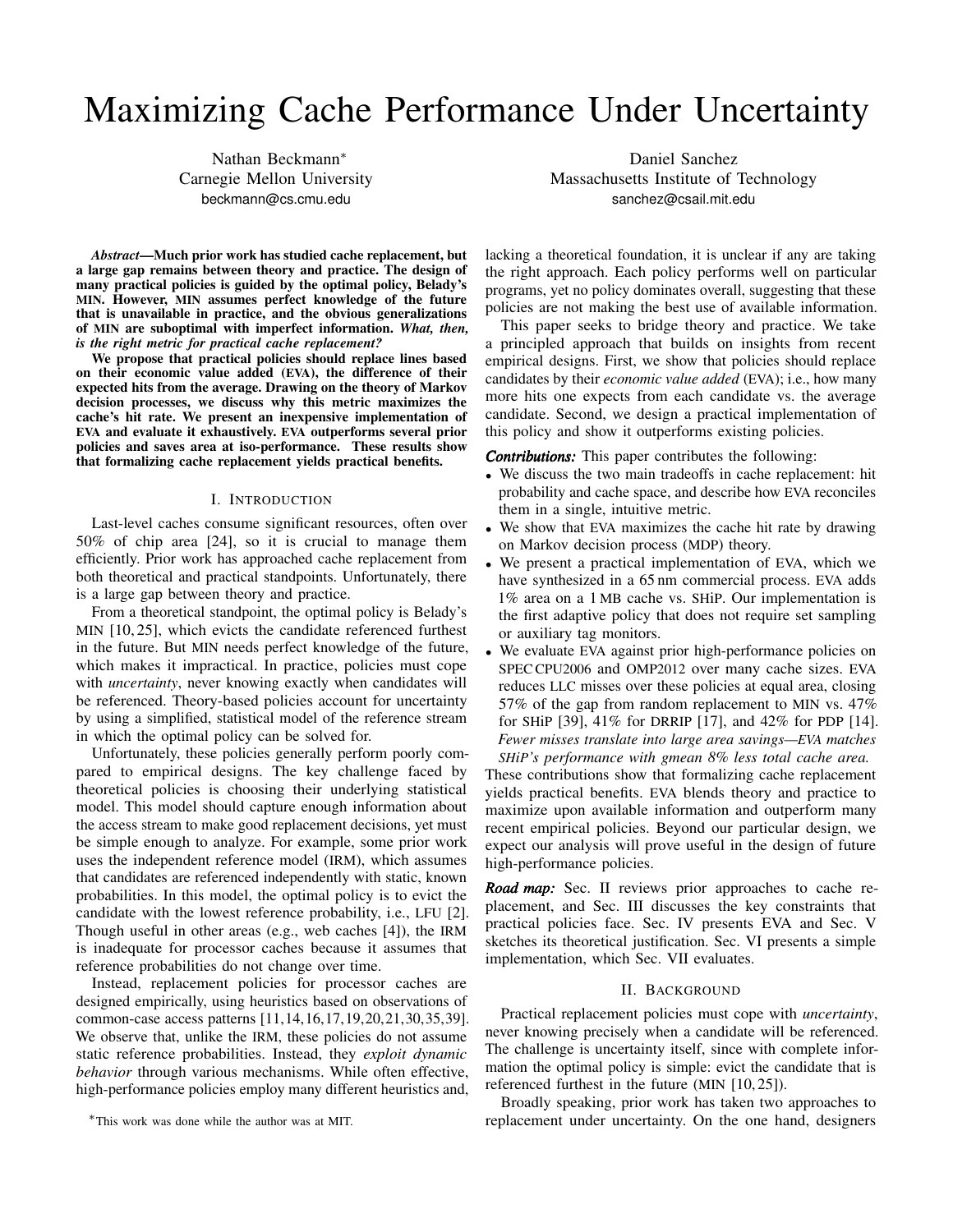can develop a probabilistic model of how programs reference memory and then solve for the optimal replacement policy within this reference model. On the other hand, designers can observe programs' behaviors and find best-effort heuristics that perform well on common access patterns.

These two approaches are complementary: theory yields insight into how to approach replacement, which is used in practice to design policies that perform well on real applications at low overhead. For example, the most common approach to replacement under uncertainty is to predict when candidates will be referenced and evict the candidate that is *predicted* to be referenced furthest in the future. This longstanding approach takes inspiration from theory (i.e., MIN) and has been implemented in recent empirical policies [\[17,](#page-11-8) [20\]](#page-11-10). (However, [Sec. III](#page-1-0) shows that this strategy is suboptimal.)

Yet despite the evident synergy between theory and practice, the vast majority of research has been on the empirical side. We believe that, given the diminishing performance improvements of recent empirical policies, theoretical approaches deserve a second look.

*Replacement in theory:* The challenge for theoretical policies is to define a reference model that is simple enough to solve for the optimal policy, yet accurate enough that this policy is effective. In 1971, Aho et al. [\[2\]](#page-11-3) studied page replacement within the *independent reference model* (IRM), which assumes that pages are accessed non-uniformly with known probabilities. They model cache replacement as a Markov decision process, and show that the optimal policy is to evict the page with the lowest reference probability, i.e., LFU. Though the IRM ignores temporal locality, and recent work recognizes this shortcoming, it nevertheless remains the de facto model [\[37\]](#page-11-15).

However, the IRM is an especially poor reference model for processor caches. Unlike web caches, which are accessed by thousands of independent users, processor caches are accessed by relatively few threads. As a result, their references tend to be tightly correlated and exhibit complex, dynamic behaviors. It is this time-varying complexity, which must be captured to achieve good performance, that the IRM discards.

For example, consider a program that scans repeatedly over a 100 K-line array. Since each address is accessed once every 100 K accesses, each has the same "reference probability". Thus the IRM-optimal policy, which evicts the candidate with the lowest reference probability, cannot distinguish among lines and would replace them at random. In fact, the optimal replacement policy is to protect a fraction of the array so that some lines age long enough to hit. Doing so can significantly outperform random replacement, e.g., achieving 80% hit rate with a 80 K-line cache. But protection works only because of dynamic behavior: reference probabilities are not static, but change in correlated and predictable patterns. The independent reference model does not capture this common behavior.

More recently, a large body of work [\[1,](#page-11-16) [9,](#page-11-17) [15,](#page-11-18) [18,](#page-11-19) [33\]](#page-11-20) has studied cache behavior under more complex memory reference models. (Garetto et al. [\[15,](#page-11-18) §VI] summarize recent work that models caches in distributed systems.) However, since these reference models are difficult to analyze, prior work focuses on comparing policies (e.g., LRU vs.  $k$ -LRU) or tuning their parameters, not on finding policies that truly maximize upon available information.

Since the behavior of real programs is not captured in analytically tractable models, empirical work has tended to ignore theory and focus on best-effort heuristics instead.

*Replacement in practice:* Many high-performance policies try to emulate MIN through various heuristics. DIP [\[30\]](#page-11-12) avoids thrashing by inserting most lines at low priority, and detects when it is advantageous to do so. SDBP [\[21\]](#page-11-11) and PRP [\[11\]](#page-11-5) predict which lines are unlikely to be reused. RRIP [\[17,](#page-11-8) [39\]](#page-11-14) and IbRDP [\[27\]](#page-11-21) try to predict candidates' times until reference. PDP [\[14\]](#page-11-6) protects lines from eviction for a fixed number of accesses. IRGD [\[35\]](#page-11-13) computes a statistical cost function from sampled reuse distance histograms. And Hawkeye [\[16\]](#page-11-7) emulates MIN's past decisions. Without a theoretical foundation, it is unclear if any of these policies takes the right approach. Indeed, no policy dominates across benchmarks [\(Sec. VII\)](#page-8-0), suggesting that they are not making the best use of available information.

We observe two relevant trends in recent research. First, most empirical policies *exploit dynamic behavior* to select a victim, most commonly by using the *recency* and *frequency* heuristics [\[28\]](#page-11-22). Most policies employ some form of *recency*, favoring candidates that were referenced recently: e.g., LRU uses recency alone, and RRIP [\[17,](#page-11-8) [39\]](#page-11-14) predicts a longer time until reference for older candidates. Similarly, a few policies that do not assume recency still base their policy on when a candidate was last referenced: PDP [\[14\]](#page-11-6) protects candidates until a certain age; and IRGD [\[35\]](#page-11-13) uses a heuristic function of ages. Another common way policies expoit dynamic behavior is through *frequency*, favoring candidates that were previously reused: e.g., LFU uses frequency alone, and "scan-resistant" policies like ARC [\[26\]](#page-11-23) and SRRIP [\[17\]](#page-11-8) favor candidates that have been reused at least once.

Second, recent high-performance policies *adapt themselves* to the access stream to varying degrees. DIP [\[30\]](#page-11-12) detects thrashing with set dueling, and thereafter inserts most lines at LRU to prevent thrashing. DRRIP [\[17\]](#page-11-8) inserts lines at medium priority, promoting them only upon reuse, and avoids thrashing using the same mechanism as DIP. SHiP [\[39\]](#page-11-14) extends DRRIP by adapting the insertion priority based on the memory address, PC, or instruction sequence. Likewise, SDBP [\[21\]](#page-11-11), PRP [\[11\]](#page-11-5), and Hawkeye [\[16\]](#page-11-7) learn the behavior of different PCs. And PDP [\[14\]](#page-11-6) and IRGD [\[35\]](#page-11-13) use auxiliary monitors to profile the access pattern and periodically recompute their policy.

These two trends show that *(i)* candidates reveal important information over time, and *(ii)* policies should learn from this information by adapting themselves to the access pattern. But these policies do not make the best use of the information they capture, and prior theory does not suggest the right policy.

We use planning theory to design a practical policy that addresses these issues. EVA is intuitive and inexpensive to implement. In contrast to most empirical policies, EVA does not explicitly encode particular heuristics (e.g., recency or frequency). Rather, it is a general approach that aims to make the best use of limited information, so that prior heuristics arise naturally when appropriate [\(Sec. IV\)](#page-2-0).

#### III. REPLACEMENT UNDER UNCERTAINTY

<span id="page-1-0"></span>Given the many approaches taken in prior work, we start from first principles. All replacement policies have the same goal and face the same constraints: they try to maximize the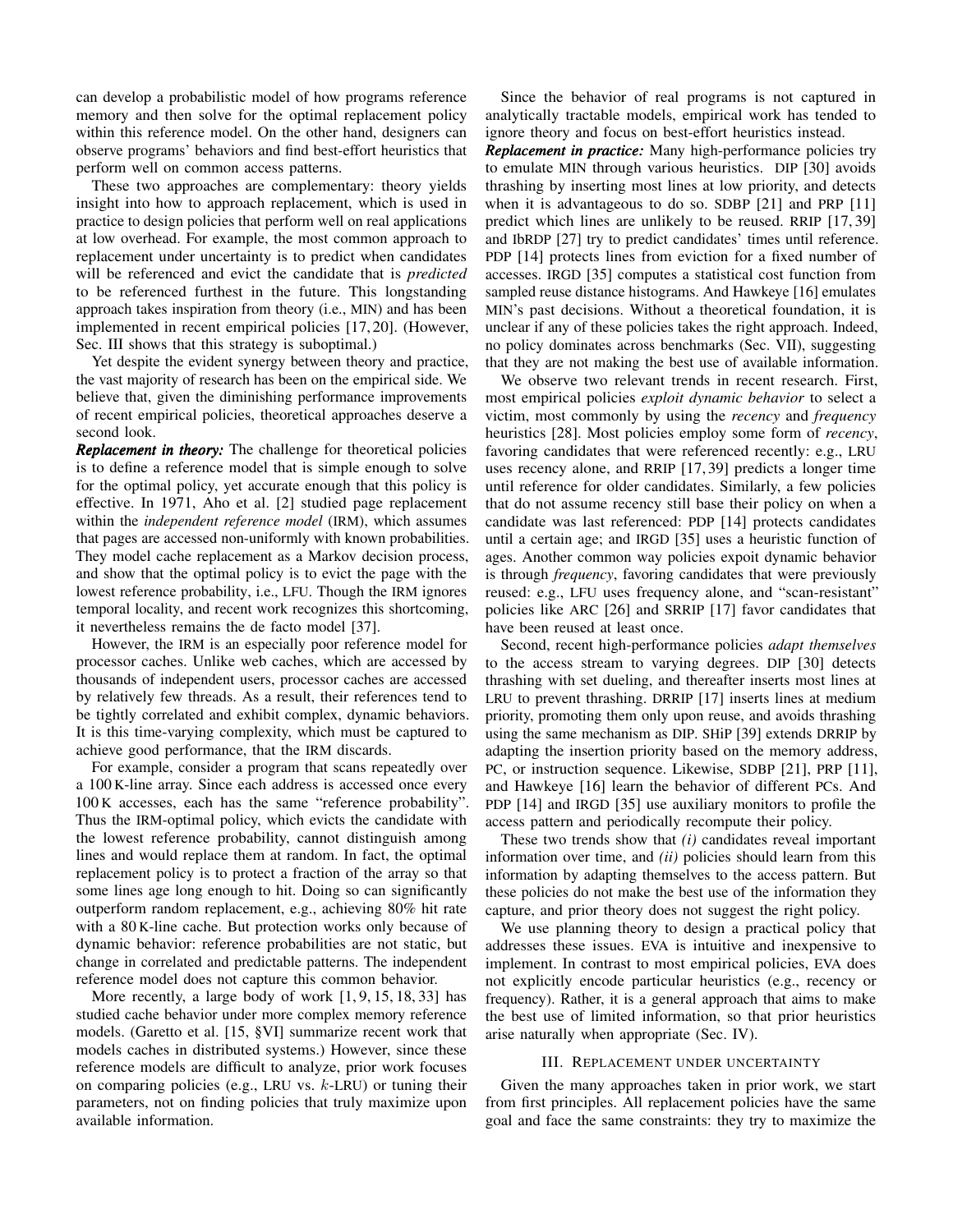cache's hit rate with limited cache space. We can develop the intuition behind EVA by precisely characterizing these tradeoffs.

We are interested in where hits come from and how cache space is used over time. To analyze this, we break up cache space over time into *lifetimes*, the idle periods between hits and evictions. In [Fig. 1,](#page-2-1) a line comes into the cache at access  $t$ , hits at access  $t+4$ , and is evicted at  $t+10$ . This gives two lifetimes, as shown. We further define a line's *age* as the number of accesses since it was last referenced. So in [Fig. 1,](#page-2-1) the line's first lifetime ends in a hit at age 4 (there are 4 accesses from t to  $t + 4$ ), and the second lifetime ends in an eviction at age 6 (there are 6 accesses from  $t + 4$  to  $t + 10$ ). Note how age resets to zero upon each reference.

<span id="page-2-1"></span>

|             | Inserted      |              |   |  |              |  | Evicted                   |
|-------------|---------------|--------------|---|--|--------------|--|---------------------------|
|             | $^\copyright$ |              | ℚ |  |              |  | $\perp \mathbb{Q} t + 10$ |
|             |               | 1st Lifetime |   |  | 2nd Lifetime |  | $\cdot$                   |
| <b>Age:</b> |               |              |   |  |              |  |                           |

Fig. 1: *Lifetimes* and *ages* for a single cache line over time (increasing left-to-right). Time is measured in accesses.

Lifetimes and ages let us precisely describe the tradeoffs in cache replacement. We introduce two random variables, H and L, which give the probability of hits and lifetimes of different ages. That is,  $\mathbb{P}[H = 5]$  is the probability that a line will hit at age 5, and  $\mathbb{P}[L = 5]$  is the probability that its lifetime will end at age 5 (i.e., in either a hit or eviction at age 5). Probability is a natural way to reason about the inherent uncertainty facing all practical replacement policies.

Policies try to maximize the cache's hit rate, which necessarily equals the average line's hit probability:

Cache hit rate = 
$$
\mathbb{P}[\text{hit}] = \sum_{a=1}^{\infty} \mathbb{P}[H = a],
$$
 (1)

but are constrained by limited cache space. Specifically, the average lifetime equals the cache size, N:

<span id="page-2-2"></span>
$$
N = \mathbb{E}[L] = \sum_{a=1}^{\infty} a \cdot \mathbb{P}[L = a]
$$
 (2)

[Eq. 2](#page-2-2) is essentially Little's Law with an arrival rate of one, since time is measured in accesses (see [\[5,](#page-11-24) §B.3] for its derivation).

Comparing these two equations, we see that hits are equally beneficial irrespective of their age, yet the cost in space increases in proportion to age (the factor of  $a$  in [Eq. 2\)](#page-2-2). So to maximize the cache's hit rate, the replacement policy must attempt to both maximize hit probability *and* limit how long lines spend in the cache.

*But how should policies balance these competing, incommensurable objectives?* With perfect information, MIN is a simple policy that achieves both ends. Unfortunately, MIN does not easily generalize under uncertainty: obvious generalizations like evicting the candidate with the highest expected time until reference [\[17,](#page-11-8)[27,](#page-11-21)[35\]](#page-11-13) or the lowest expected hit probability [\[11,](#page-11-5) [21\]](#page-11-11) are inadequate, since *they only account for one side of the tradeoff*.

*Example:* Inspired by MIN, several recent policies predict time until reference and evict the candidate with the longest one [\[17,](#page-11-8) [27,](#page-11-21) [35\]](#page-11-13). A simple counterexample shows why predictions of time until reference are inadequate.

Suppose the replacement policy has to choose between two candidates: A is referenced immediately with probability 9/10, and in 100 accesses with probability  $1/10$ ; and B is always referenced every two accesses. (See [\[5,](#page-11-24) §B.2] for an example of how such situations could arise in practice.) In this case, the best choice is to evict B, betting that A will hit immediately, and then evict A if it does not. Doing so yields an expected hit rate of  $9/10$ , since every access to A has a  $9/10$  probability of hitting. In contrast, evicting A yields an expected hit rate of 1/2, since accesses to B produce one hit every two accesses. Yet A's expected time until reference is  $1 \times 9/10 + 100 \times 1/10 = 10.9$ , and B's is 2. Thus, according to their predicted time until reference, A should be evicted. This is wrong.

Predictions fail because they ignore the possibility of future evictions. When behavior is uncertain and changes over time, *the replacement policy can learn more about candidates as they age*. This means it can afford to gamble that candidates will hit quickly and evict them if they do not, say, by keeping A for one access to see if it hits. But simple generalizations of MIN ignore this insight, e.g., expected time until reference is unduly influenced by large reuse distances that will never be reached in the cache. In this example, it is skewed by reuse distance 100, but the optimal policy never keeps lines this long, so it is wrong for it to influence replacement decisions.

#### IV. EVA REPLACEMENT POLICY

<span id="page-2-0"></span>Since it is inadequate to consider either hit probability or time until reference alone, we must find some way to reconcile them in a single metric. In general, the optimal metric should satisfy three properties: *(i)* it considers only future behavior, since the past is a sunk cost; *(ii)* it prefers candidates that are more likely to hit; and *(iii)* it penalizes candidates that take longer to hit. These properties both maximize the hit probability and minimize time spent in the cache, as desired.

We achieve these properties by viewing time spent in the cache as forgone hits, i.e., as the opportunity cost of retaining lines. We thus rank candidates by their *economic value added* (EVA), or how many hits the candidate yields over the "average candidate". EVA is essentially a cost-benefit analysis about whether a candidate's odds of hitting are worth the cache space it will consume.

This section describes EVA and gives a motivating example. [Sec. V](#page-5-0) discusses why EVA maximizes the hit rate.

*Intuition:* EVA views each replacement candidate as an investment, trying to retain the candidates that yield the highest profit (measured in hits). First, EVA rewards each candidate for its expected future hits. Then, since cache space is a scarce resource, EVA needs to account for how much space each candidate will consume. EVA does so by "charging" each candidate for the time it will spend in the cache. Specifically, EVA charges candidates at a rate of a single line's average hit rate (i.e., the cache's hit rate divided by its size), since this is the long-run opportunity cost of consuming cache space. Altogether, the EVA for a candidate is:

$$
EXA = Expected hits - \frac{Cache hit rate}{Cache size} \times Expected time
$$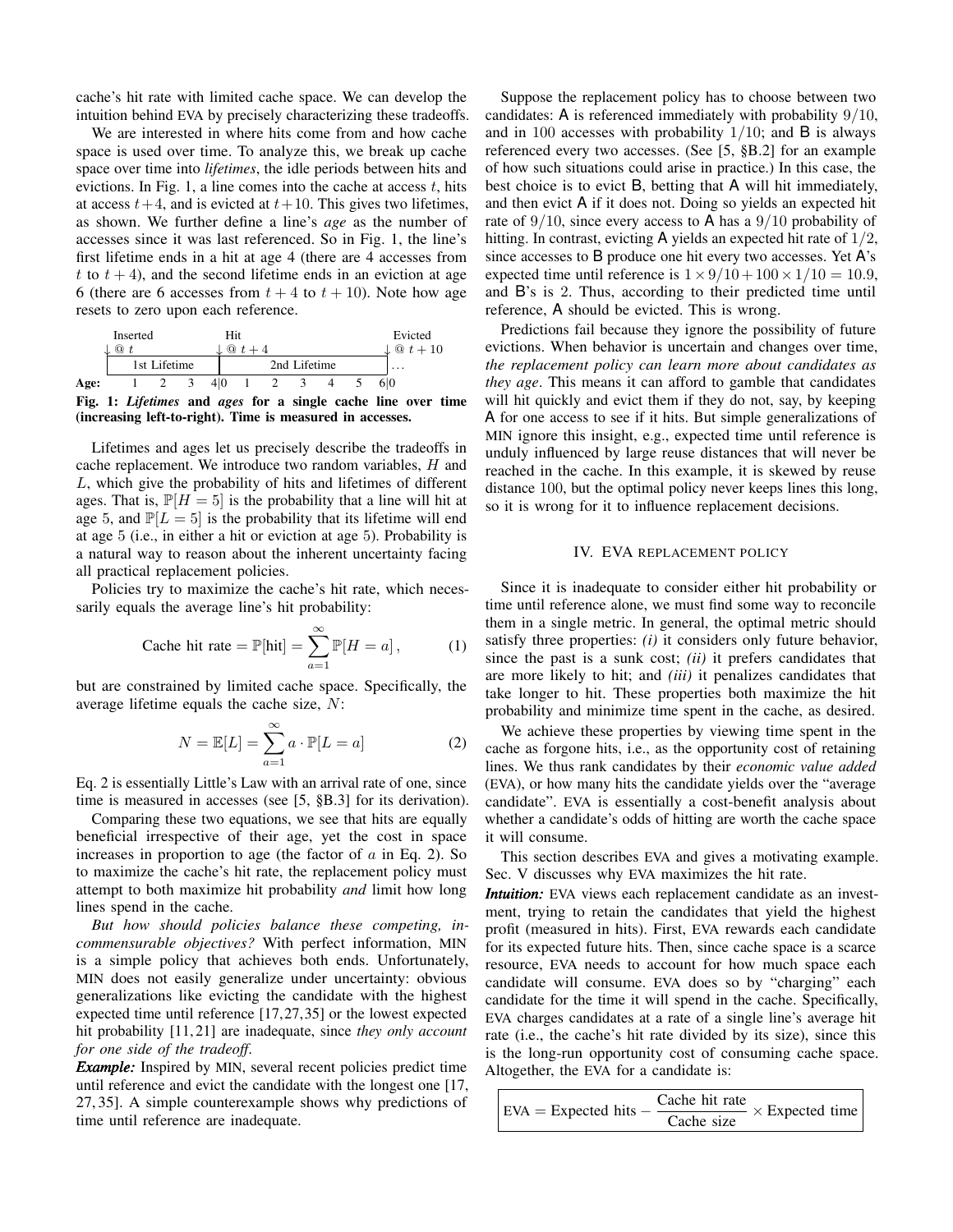## <span id="page-3-4"></span>*A. Computing EVA*

We compute EVA using conditional probability and the random variables  $H$  and  $L$  introduced above. [\(Sec. VI](#page-7-0) discusses how to efficiently sample these distributions.) To begin, we compute EVA from candidates' ages, using the time since last reference to inform EVA's decisions. Inferring EVA from candidates' ages roughly corresponds to the recency heuristic [\(Sec. II\)](#page-0-0), except that EVA does *not* assume recently used candidates are more valuable (see example below).

We compute EVA from the candidate's expected remaining lifetime and its hit probability in that lifetime. Let  $r(a)$  be the expected hit probability (reward, or benefit) and  $c(a)$  the forgone hits (cost). Then from the equation above, EVA at age a is just their difference,  $EVA(a) = r(a) - c(a)$ .

The reward  $r(a)$  is the expected number of hits for a line of age a, i.e., its hit probability. This is basic conditional probability, where age  $\alpha$  restricts the sample space to lifetimes at least a accesses long:

<span id="page-3-0"></span>
$$
r(a) = \mathbb{P}[\text{hit}|\text{age } a] = \frac{\mathbb{P}[H > a]}{\mathbb{P}[L > a]}
$$
 (3)

Likewise, the forgone hits  $c(a)$  is the expected number of hits that could be obtained from replacing the candidate, which increases in proportion to the candidate's remaining lifetime. Each access would yield, on average, hits equal the cache's hit rate  $h$  divided by its size  $N$ :

$$
c(a) = \frac{h}{N} \times \mathbb{E}[L - a | \text{age } a]
$$
  
=  $\frac{h}{N} \times \frac{\sum_{x=1}^{\infty} x \cdot \mathbb{P}[L = a + x]}{\mathbb{P}[L > a]}$  (4)

To summarize, we select a victim by comparing each candidate's EVA and evict the candidate with the lowest EVA. Our implementation does *not* compute EVA during replacement. Instead, it infrequently ranks ages by computing their EVA. Moreover, Eqs. [3](#page-3-0) and [4](#page-3-1) at age  $a$  each require just a few arithmetic operations to compute from age  $a+1$ , so computing EVA is inexpensive. [Sec. VI](#page-7-0) gives the full details.

#### <span id="page-3-5"></span>*B. Example*

To see how EVA works, consider an example application that scans alternating over two arrays of different sizes, called the 'small' and 'big' arrays. The cache size is such that the small array fits in the cache, but the big array does not. Specifically, the arrays take 16 K and 128 K lines, and the cache has 64 K lines. [Fig. 2](#page-3-2) shows the resulting distribution of *reuse distance*, i.e., the number of references between accesses to the same address. (Reuse distances are twice the size of arrays because each receives half of accesses.) Without further information about candidates, this distribution is all the replacement policy has to choose among candidates. What is the right policy?

*Replacement policy:* In this example, we want to cache the small array and some part of the big array. [Fig. 3](#page-3-3) shows how EVA ranks candidates to achieve this.

[Fig. 3](#page-3-3) shows a candidate's EVA (y-axis) vs. its age (x-axis). Initially, at age zero, candidates have decent EVA because half the time they are part of the small array and will hit quickly. To be precise, at age zero a candidate's EVA is zero, since we

<span id="page-3-2"></span>

<span id="page-3-3"></span>Fig. 2: Example reuse distance distribution of an application scanning over two arrays. The big array does not fit in cache.



Fig. 3: The replacement policy should cache the small array and part of the big array. Due to uncertainty, it must wait until after the small array to evict candidates.

have not yet learned anything about the candidate. Zero is not a low EVA value; it indicates average behavior.

<span id="page-3-1"></span>A candidate's EVA increases with age as it gets closer to (possibly) hitting in the small array. This is because the hit probability does not change, but its expected remaining lifetime shrinks in proportion to age. The result is a line increasing from age zero up to the reuse distance of the small array ("Cache small array" in [Fig. 3\)](#page-3-3). The replacement policy will thus evict MRU among ages in this range, since younger lines have lower EVA. This is the optimal policy for a scanning pattern.

However, if a candidate's age increases beyond the small array, then its EVA plummets because the policy has learned it must be an access to the big array ("Evict after small array" in [Fig. 3\)](#page-3-3). These candidates have many more accesses to go before hitting (i.e., a long expected remaining lifetime), so their EVA is negative—they take so long to hit that they are not worth the investment. The replacement policy will thus preferentially evict candidates with ages in this range, i.e., accesses to the big array that still have a long time to hit.

Finally, EVA gradually increases with age as a candidate gets closer to hitting in the big array, until eventually old candidates have the highest EVA among all candidates ("Cache big array eventually" in [Fig. 3\)](#page-3-3). Their EVA is larger than young candidates because their hit probability is larger, since some young candidates are accesses to the big array that are later evicted. The replacement policy will thus protect older candidates from eviction, fitting as much of the big array as possible.

*Performance:* [Fig. 4](#page-4-0) shows the performance of a cache using this policy, namely its distribution of hits and evictions at different ages. All accesses to the small array hit, but only a fraction of those to the big array hit. Evictions are concentrated after the small array, since these ages have the lowest EVA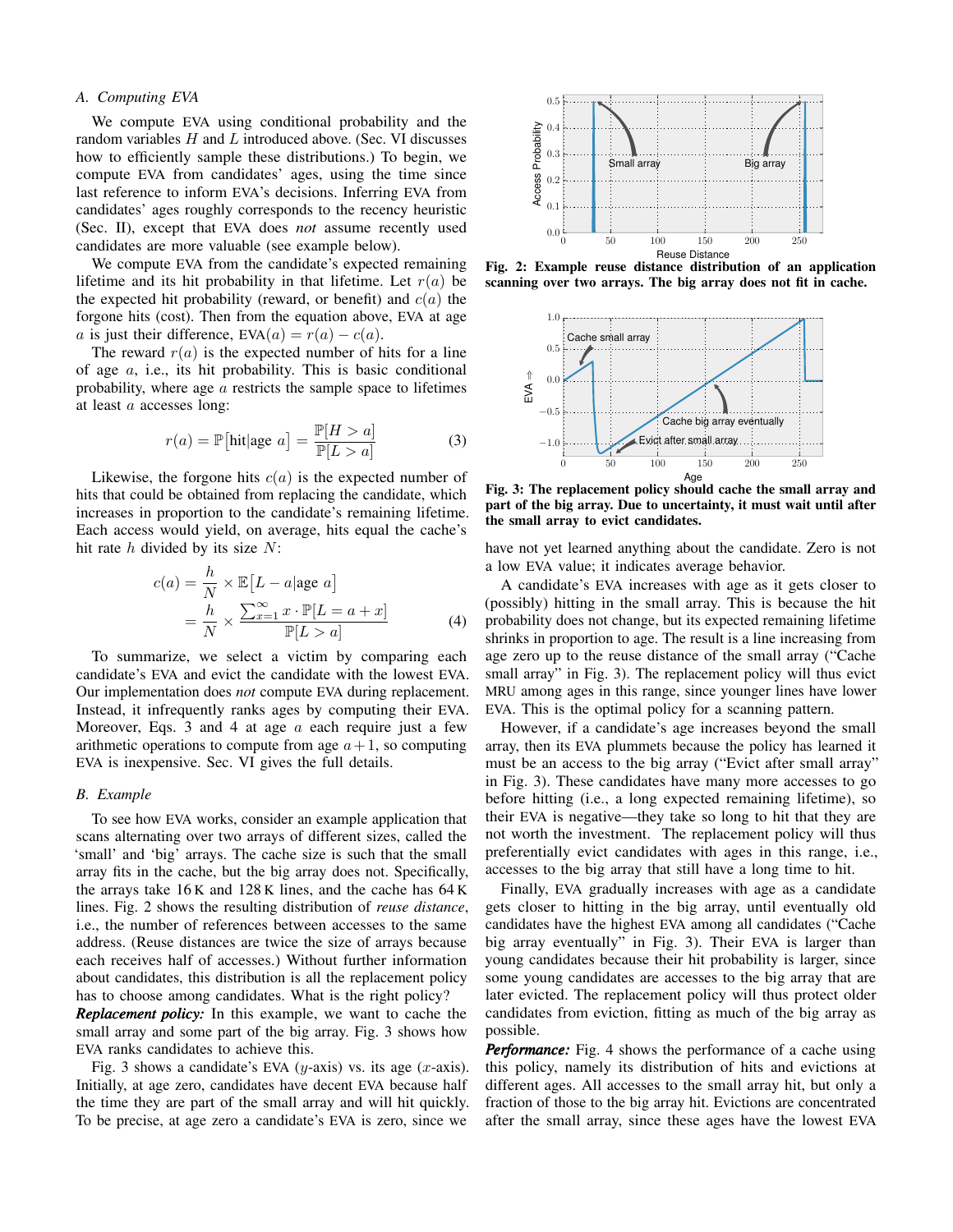in [Fig. 3.](#page-3-3) This is as desired: the cache cannot fit both arrays, and the policy must wait until after the small array to learn whether an access is to the big or small array.

<span id="page-4-0"></span>

Fig. 4: The cache holds the entire small array and part of the big array (hit rate: 64%). Uncertainty wastes some cache space, since evictions must occur after the small array.

Uncertainty comes at a cost, since these evictions waste space. Ideally, a cache with 64 K lines could hold the 16 K lines of the small array plus 48 K lines of the big array, giving a hit rate of  $1/2 \times 16$  K $/16$  K +  $1/2 \times 48$  K $/128$  K = 69%. But with uncertainty, some space must be spent learning whether accesses are to the small or big array. This wastes space proportional to the size of the small array, so given the information in [Fig. 2,](#page-3-2) [Eq. 2](#page-2-2) implies that the maximum achievable hit rate on this example is 64%. EVA achieves this performance, maximizing upon the available information.

In contrast, no "protecting distance" in PDP [\[14\]](#page-11-6) can do so. Protecting the small array gives a hit rate of 50%, and protecting the big array wastes so much cache space that it actually lowers the hit rate to 44%.

*Summary:* This example shows how EVA changes over time, adapting its policy to the access pattern. Our contribution is identifying hit probability and expected lifetime as the key tradeoffs in cache replacement, and reconciling them in a single metric.

For simplicity, we have so far assumed that information is limited to that revealed by aging. We now discuss how EVA uses more information to make better decisions.

# <span id="page-4-3"></span>*C. EVA with classification*

The main challenge that replacement policies face is *uncertainty* about candidates' future behavior. One common technique to reduce uncertainty is to break candidates into multiple *classes* and tune the policy to each class. Classification is widely used in prior work, e.g., policies classify by reuse, thread, PC, etc. [\(Sec. II\)](#page-0-0).

Since EVA is based on conditional probability, EVA naturally supports classification by conditioning on a candidate's class. (Indeed, EVA thus far simply classifies candidates by age.) This formal probabilistic approach lets EVA specialize its policy to each class without any a priori preferences among classes.

*Example:* We can see how EVA incorporates classification by revisiting the above example. In this application, we should differentiate accesses to the big and small arrays. This lets us rank the candidates of each class separately, as illustrated in [Fig. 5.](#page-4-1) Classification changes the ranks at small ages, as the replacement policy no longer needs to wait to learn about candidates. This has two implications: *(i)* accesses to the small array become more valuable because they are certain to hit quickly, and *(ii)* accesses to the big array have low EVA at age zero, since we now know *immediately* that they will take many accesses to hit. These differences let the replacement policy evict candidates more quickly, reducing waste from evictions and thereby caching more of the big array. In this example classification gives perfect information, but generally this is not the case.

<span id="page-4-1"></span>

Fig. 5: Classification reduces uncertainty. Now, the replacement policy need not wait until after the small array to evict.

Classification improves cache performance, as shown in [Fig. 6.](#page-4-2) There are now more hits to the big array, and the hit rate improves to 69%, which is *optimal* for this cache size and access pattern. This performance improvement is possible because evictions now occur very early, so minimum cache space is wasted on them.

<span id="page-4-2"></span>

Fig. 6: With classification, the cache holds the entire small array and more of the big array (hit rate: 69%). Evictions occur immediately, freeing space for more hits.

To illustrate classification in EVA, we now show how EVA incorporates the frequency heuristic by distinguishing candidates that have been reused at least once, similar to prior scan-resistant policies [\(Sec. II\)](#page-0-0).

*Classification by reuse:* We divide the cache into two classes: lines that have hit at least once, and newly inserted lines that have not. We use this simple scheme because it has proven effective in prior work [\[17,](#page-11-8) [22,](#page-11-25) [26\]](#page-11-23). (In the above example, the "reused class" is the small array and the fraction of the big array that fits.) However, unlike prior work, EVA does not assume an a priori preference for reused candidates, and EVA supports arbitrary classification schemes (e.g., our technical report [\[6\]](#page-11-26) classifies candidates by size in compressed caches).

Until now, we have considered only the current lifetime when computing expected future hits, as we lacked further information. When distinguishing among classes, this is insufficient, and we must consider all future lifetimes since classes often behave differently over the long run.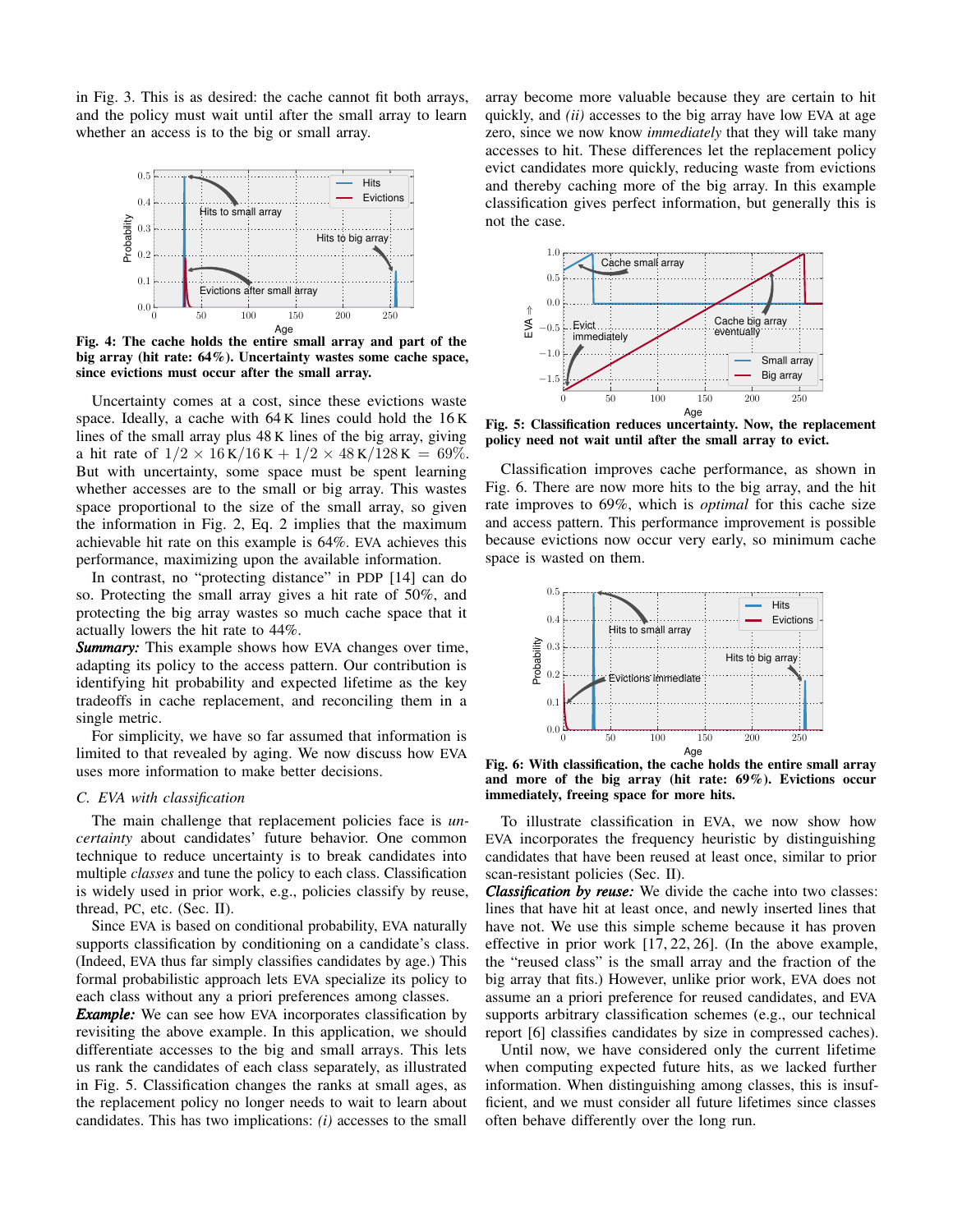The details depend on the classification scheme. When classifying by reuse, if a lifetime ends in a hit, then the next will be a reused lifetime (by definition). Otherwise, if it ends in an eviction, then the next will be a non-reused lifetime (again by definition). [Fig. 7](#page-5-1) illustrates classification by reuse; we want to compute EVA over all future hits and misses, starting from a line of age  $a$  and class  $C$  on the left.

<span id="page-5-1"></span>

Fig. 7: With classification, we must consider behavior in future lifetimes to compute EVA.

**Details:** We denote the EVA of reused lines as  $EVA<sup>R</sup>(a)$ , and the EVA of non-reused lines as  $EVA<sup>NR</sup>(a)$ . We further condition EVA's terms with a line's class. For example, the reward for a reused line is:

$$
r^{R}(a) = \frac{\mathbb{P}[H > a | \text{reused}]}{\mathbb{P}[L > a | \text{reused}]} \tag{5}
$$

Compared to [Eq. 3,](#page-3-0) the only difference is the added condition of "reused". Forgone hits  $(c^R(a))$  and non-reused lines  $(r^{NR}(a))$ ,  $c^{NR}(a)$ ) are similarly conditioned.

We refer to class  $C$  whenever either  $R$  or  $NR$  apply. EVA for a single lifetime is unchanged:  $EVA_{\text{lifetime}}^C(a) = r^C(a) - c^C(a)$ , but now future lifetimes cannot be ignored.

We can express long-run EVA for any age as a function of the long-run EVA of reused and non-reused lines at age zero, following [Fig. 7.](#page-5-1) If the hit rate of class C at age a is  $h^C(a)$ , then the corresponding, long-run EVA is:

$$
EVAC(a) = EVAClifetime(a)
$$
 (Current lifetime)  
+ $hC(a) \cdot EVAR(0)$  (Hits  $\rightarrow$  Reused)  
+ $(1 - hC(a)) \cdot EVANR(0)$  (Misses  $\rightarrow$  Non-reused)

Finally, the average access's EVA—i.e, the "average difference from the average"—is zero by definition, so:

$$
0 = h \cdot \text{EVA}^{R}(0) + (1 - h) \cdot \text{EVA}^{NR}(0)
$$

Solving these equations reveals a simple relationship between each class's EVA and the EVA of reused lines:

$$
\text{EVA}^C(a) = \text{EVA}_{\text{lifetime}}^C(a) + \frac{h^C(a) - h}{1 - h^R(0)} \cdot \text{EVA}_{\text{lifetime}}^R(0) \tag{6}
$$

The second term essentially says that the more hits class C produces vs. the average, the more it will behave like a reused line in the future.

*Summary:* Classification is a common way to reduce uncertainty. EVA naturally supports classification through conditional probability, automatically specializing its policy to each class. Though conceptually simple, we must account for long-term differences between classes to accurately compute EVA.

We focus on classification by reuse for concreteness, but these ideas apply to other classification schemes as well. One must simply express how lines transition between classes and

then solve for EVA. For example, our technical report [\[6\]](#page-11-26) classifies candidates in a compressed cache by their size.

EVA takes a different approach to classification than most recent work. Several recent policies break accesses into many classes, often using the requesting PC, and then adapt their policy to each class [\[11,](#page-11-5) [16,](#page-11-7) [21,](#page-11-11) [39\]](#page-11-14). However, with thousands of classes, these policies are restricted to simple decisions for each class (e.g., a single bit—is the class is valuable or not?), and they rely on a baseline policy (e.g., random, LRU, or RRIP) once candidates are inserted. In contrast, EVA ranks ages at fine granularity, but this restricts EVA to use fewer classes (e.g., just two with classification by reuse). An important area of future work is to explore the best balance of these approaches.

# V. WHY EVA IS THE RIGHT METRIC

<span id="page-5-0"></span>The previous section described and motivated EVA. This section discusses why EVA is the right metric to maximize cache performance under uncertainty. We first present a naïve metric that intuitively maximizes the hit rate, but show that it unfortunately cannot capture long-run behavior. Fortunately, prior work in Markov decision processes (MDPs) has encountered and solved this problem, and we show how EVA adapts the MDP solution to cache replacement.

*Naïve metric:* We want a replacement metric that maximizes the cache's hit rate. With perfect knowledge, MIN achieves this by greedily "buying hits as cheaply as possible," i.e. by keeping the candidates that are referenced in the fewest accesses. Stated another way, MIN retains the candidates that get the most hitsper-access. Therefore, a simple metric that might generalize MIN is to predict each candidate's hits-per-access, or hit rate:

<span id="page-5-2"></span>
$$
\mathbb{E}[\text{hit rate}] = \lim_{T \to \infty} \frac{\text{Expected hits after } T \text{ accesses}}{T} \tag{7}
$$

and retain the candidates with the highest hit rate. Intuitively, keeping these candidates over many replacements tends to maximize the cache's hit rate.

*The problem:* [Eq. 7](#page-5-2) suffices when considering a single lifetime, but it cannot account for candidates' long-run behavior over many lifetimes: To estimate the future hit rate, we must compute expected hits over arbitrarily many future accesses. However, as cache lines are replaced many times, they tend to converge to average behavior because their replacements are generally unrelated to their original contents. Hence, all candidates' hit rates converge in the limit. In fact, all candidates' hit rates are *identical*: solving [Eq. 7](#page-5-2) as  $T \to \infty$  yields  $h/N$ , the cache's per-line hit rate, for all ages and classes.

<span id="page-5-4"></span>In other words, [Eq. 7](#page-5-2) loses its discriminating power over long time horizons, degenerating to random replacement. So while estimating candidates' hit rates is intuitive, this approach is fundamentally flawed as a replacement metric.

*The solution in a nutshell:* EVA sidesteps this problem by changing the question. Instead of asking *which candidate gets a higher hit rate?*, EVA asks *which candidate gets more hits?*

The idea is that [Eq. 7](#page-5-2) compares the long-run hit rates of retaining different candidates:

<span id="page-5-3"></span>
$$
\lim_{T \to \infty} \frac{\text{hits}_1(T)}{T} > \lim_{T \to \infty} \frac{\text{hits}_2(T)}{T},\tag{8}
$$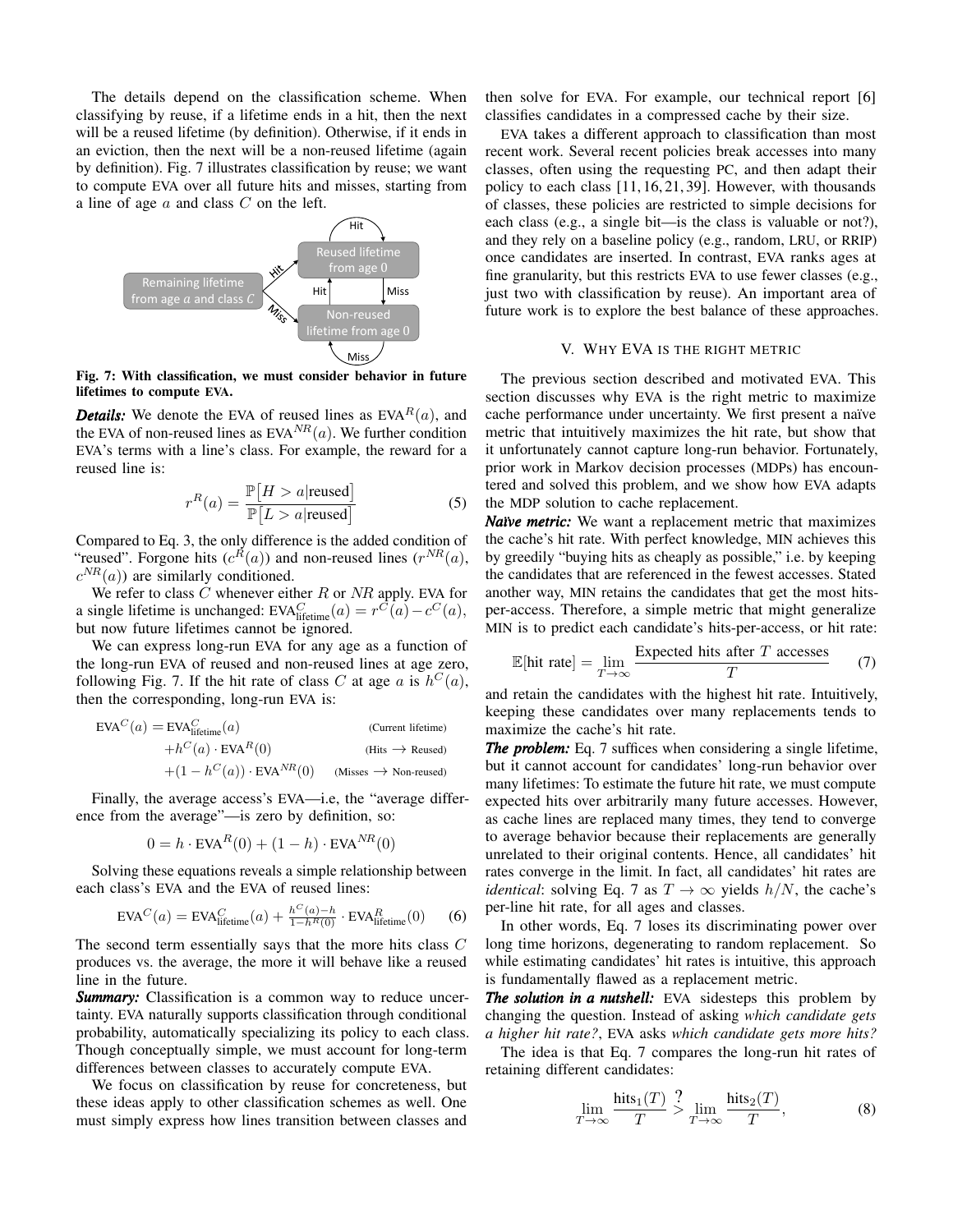but unfortunately both sides of the comparison converge to the same quantity. We can avoid this problem by simply multiplying by  $T$  and subtracting both sides:

$$
\lim_{T \to \infty} \left[ \text{hits}_1(T) - \text{hits}_2(T) \right] \stackrel{?}{>} 0 \tag{9}
$$

This equation is equivalent to the original, but measures small differences in long-run behavior that would otherwise disappear in the limit.

These metrics are are useful in different contexts. When rates are unequal in the limit, [Eq. 8](#page-5-3) is well-behaved, but [Eq. 9](#page-6-0) diverges to  $\infty$ . [Eq. 8](#page-5-3) is thus the appropriate metric. However, when rates are the same in the limit, [Eq. 8](#page-5-3) cannot discriminate, but [Eq. 9](#page-6-0) can. Hence, [Eq. 9](#page-6-0) is the appropriate metric. Since hit rates are equal in the limit, it makes sense to follow [Eq. 9](#page-6-0) and rank candidates by which gets more hits in the limit.

*The solution in detail:* We are not the first to encounter this optimization problem or devise the above solution, which has been previously proposed in the context of Markov decision processes (MDPs). MDPs model decision-making under uncertainty by extending Markov chains to have *actions* in each state. Each action yields an associated *reward*. [1](#page-6-1)

A large body of prior work has studied policies to achieve different objectives and proved conditions of optimality. (For a comprehensive treatment, see Puterman [\[29\]](#page-11-27).) In our case, the reward is cache hits, the actions are accesses (some of which invoke the replacement policy), and we care about maximizing the *average reward* (i.e., hit rate). When studying the optimal policy for such MDPs, researchers ran into exactly the same problem as above: all actions yield the same average reward in the limit. To solve this problem, they introduce a new quantity called the *bias*, which is similar to [Eq. 9](#page-6-0) above.

The bias is defined as the expected difference in total reward from the current state vs. the average. In other words, after  $T$ actions from the current state, one would expect some total reward. Meanwhile, averaging across states, the MDP would have yielded a reward equal to its average reward times T. The bias is just the difference between these two quantities in the limit:

Bias = 
$$
\lim_{T \to \infty}
$$
   
Reward after  $T$  actions  $-$    
Avg. reward  $\times$   $T$ 

This bias is thus similar to [Eq. 9,](#page-6-0) but it compares actions against the average rather than against each other.

[Fig. 8](#page-6-2) illustrates the bias. The  $y$ -axis shows total reward, and the  $x$ -axis shows time (measured in actions). The solid line shows the expected total reward starting from the current state; the dashed line shows the expected total reward averaged over all states. The expected reward fluctuates initially, as returns from the current state differ from

<span id="page-6-2"></span>

Fig. 8: Bias is the long-run difference between the total reward and the average reward. the average, but eventually settles to yield the average reward

<span id="page-6-1"></span><sup>1</sup>For interested readers, our technical report [\[6\]](#page-11-26) presents a detailed cache replacement MDP using a reference model from our recent work [\[8,](#page-11-28) [9\]](#page-11-17).

in the limit. The distance between these two lines in the limit is the bias, generally a finite but non-zero number.

<span id="page-6-0"></span>Maximizing the bias provably maximizes the average reward [\[29,](#page-11-27) §8.4]. Thus, to maximize the cache's hit rate, we should try to maximize the bias among replacement candidates. *From theory to practice:* EVA does exactly this. Bias and EVA are directly analogous:

Bias = 
$$
\lim_{T \to \infty} \frac{\text{Reward after } T - \text{Avg. reward} \times T}{\text{Expected hits}} \times \frac{T}{\text{Cache size}} \times \frac{1}{\text{Time}}
$$

\nExpected hits =  $\frac{\text{Hit rate}}{\text{Cache size}} \times \frac{1}{\text{Time}}$ 

Sec. [IV-A](#page-3-4) gives the bias over a single lifetime: the reward is the hit probability, the average reward is a single line's hit rate, and the time horizon  $T$  is the remaining lifetime. Sec. [IV-C](#page-4-3) gives the bias over all future lifetimes (i.e., as  $T \to \infty$ ), as illustrated in [Fig. 7.](#page-5-1) MDP theory tells us how to combine these terms into a metric that maximizes the cache's hit rate.

Two critical points deserve emphasis:

*Optimality:* First, *maximizing the bias provably maximizes the average reward*. It is not a heuristic. MDP theory provides metrics that allow greedy, local decisions to provably optimize global outcomes [\[29\]](#page-11-27). Maximizing the bias is equivalent to maximizing the hit rate, except that it is well-behaved in the limit and so lets us model long-run behavior.

*Generality:* Second, because maximizing the bias reconciles hit probability and cache space, which we have argued are the fundamental constraints [\(Sec. III\)](#page-1-0), it gives broad optimality conditions. For example, both perfect information (MIN) and the IRM [\[2\]](#page-11-3) are special cases.

EVA is easy to extend to many different contexts. For instance, with small modifications EVA can model a compressed cache, where candidates have different sizes and policies based on time until reference—even MIN!—are clearly suboptimal [\[6\]](#page-11-26).

*Convergence:* MDPs are solved using iterative algorithms that are guaranteed to converge to an optimal policy within arbitrary precision. In particular, *policy iteration* [\[23\]](#page-11-29) alternates between computing the expected total reward for each state and updating the policy. Our implementation takes an analogous approach, alternatively monitoring the cache ("computing rewards") and updating ranks.

EVA can converge to changes in behavior because it is neutral towards candidates it knows nothing about—their EVA is zero. Since zero represents average behavior, other, below-average candidates will be evicted preferentially. EVA thus naturally explores the behavior of these "unknown candidates", and a few tend to age long enough to discover any changes in their behavior. If even a few of these candidates hit, conditional probability gives them large EVA because so few candidates survive to these ages. This creates a virtuous circle, as favoring these candidates leads to further hits.

Nevertheless, with classification, it is possible to construct cases where EVA gets stuck evicting one class. This pathology could be fixed by rarely tagging some candidates as "explorers" that are not evicted until they reach the maximum age. However, we find that EVA performs well in practice and do not consider this mechanism further.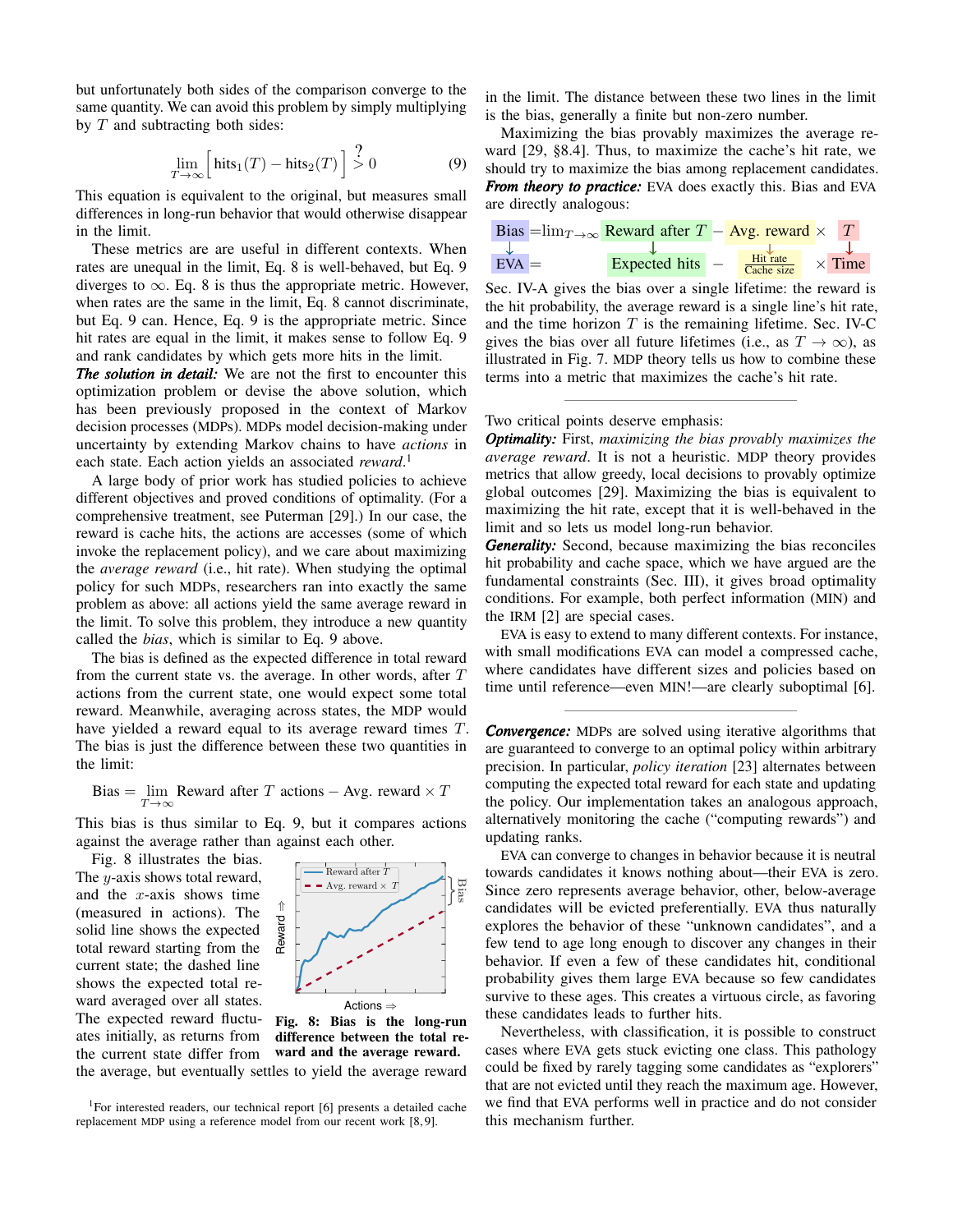#### VI. IMPLEMENTATION

<span id="page-7-0"></span>Our implementation is shown in [Fig. 9:](#page-7-1) *(i)* A small table, called the *eviction priority array*, ranks candidates to select a victim. *(ii)* Counters record the age distribution of hits of evictions. And, infrequently, *(iii)* a lightweight software runtime computes EVA from these counters and updates the eviction priorities.

<span id="page-7-1"></span>

Fig. 9: An efficient implementation of EVA.

This implementation requires trivial hardware: narrow comparisons and increments plus a small amount of state. All of the analytical complexity is pushed to software, where updates add small overheads. This hybrid design is broadly similar to prior work in cache partitioning [\[7\]](#page-11-30); however, we also describe a hardware-only implementation in [Sec. VI-D.](#page-8-1)

Unlike prior policies, EVA does not devote a fraction of sets to monitoring alternative policies (cf. [\[17,](#page-11-8) [30\]](#page-11-12)), nor does it require auxiliary tags to monitor properties independent of the replacement policy (cf. [\[7,](#page-11-30) [14,](#page-11-6) [35\]](#page-11-13)). As a result, our implementation makes full use of the entire cache and eliminates overheads from monitors. EVA also does not need to forward the requesting PC to the LLC, which, though widely used in prior work, complicates the core-cache interface and adds network bandwidth.

#### *A. Hardware operations*

*Aging:* We use per-set, coarsened ages [\[14\]](#page-11-6). Each cache line has a  $k$ -bit age, and each set has a  $j$ -bit counter that is incremented upon an access to the set  $(k = 7$  and  $j = 4$  in our evaluation). When a set's counter reaches a value  $A$ , it is reset and every age in the set is incremented until saturating at  $2^k - 1$ .

*Ranking:* To rank candidates cheaply, we use a small *eviction priority array*. We use each candidate's age to index into the priority array, and evict the candidate with the highest eviction priority. We set priorities such that if age  $a_1$  is ranked higher than age  $a_2$ , then EVA $(a_1)$  < EVA $(a_2)$  (as described below). To ensure that lines are eventually evicted, saturated ages always have the highest eviction priority.

To work with classification, we add a reused bit to each cache tag, and use two priority arrays to store the priorities of reused and non-reused lines. Eviction priorities require  $2^{k+1} \times (k+1)$ bits, or  $256B$  with  $k = 7$ .

The eviction priority array is dual ported to support peak memory bandwidth. With 16 ways, we can sustain one eviction every 8 cycles, for 19.2 GBps per LLC bank.

#### <span id="page-7-2"></span>Algorithm 1. Algorithm to compute EVA and update ranks.

**Inputs:** hitCtrs, evictionCtrs — event counters,  $A$  — age granularity,  $N$  — cache size **Returns:** rank — eviction priorities for all ages and classes<br>
∴ for  $a \leftarrow 2^k$  to 1:<br>
⊳ Compute hit rates from counters. 2: for  $c \in \{NR, R\}$  :  $3:$  hits<sub>c</sub> += hitCtrs[c, a] 4: events<sub>c</sub> += hitCtrs $[c, a]$  + evictionCtrs $[c, a]$ 5:  $h^R[a] \leftarrow$  hits  $_R$ /events  $_R$ 6:  $h^{NR}[a] \leftarrow \text{hits}_{NR}/\text{events}_{NR}$ 7:  $h \leftarrow (hits_R + hits_{NR})/(events_R + events_{NR})$ 8: perAccessCost  $\leftarrow h \times A/N$ <br>9: for  $c \in \{NR, R\}$ : 9: for  $c \in \{NR, R\}$ :  $\Rightarrow$  Compute EVA (Eqs. [3](#page-3-0) & [4\)](#page-3-1).<br>10: explifetime. hits. events  $\leftarrow 0$ expLifetime, hits, events  $\leftarrow 0$ 11: for  $a \leftarrow 2^k$  to 1: 12: expectedLifetime += events 13:  $eval[c, a] \leftarrow (hits - perAccessCost \times expectedLittle time) / events$ 14: hits  $+= \text{hitCtrs}[c, a]$ 15: events  $+=$  hitCtrs $[c, a]$  + evictionCtrs $[c, a]$ 16: evaReused ← eva[ $R$ , 1]/(1 –  $h^R[0]$ ) ⊳ Differentiate classes 17: for  $c \in \{NR, R\}$ : 18: for  $a \leftarrow 2^k$  to 1: 19: eva $[c, a]$  +=  $(h^C[a] - h) \times$  evaReused 20: order ← ARGSORT(eva)  $\triangleright$  Finally, rank ages by EVA. 21: for  $i \leftarrow 1$  to  $2^{k+1}$ : 22:  $rank[order[i]] \leftarrow 2^{k+1} - i$ 23: return rank

*Event counters:* To sample the hit and lifetime distributions, we add two arrays of 16-bit counters ( $2^k \times 16$  b = 256 B per array) that record the age histograms of hits and evictions. When a line hits or is evicted, the cache controller increments the counter in the corresponding array. These counters are periodically read to update the eviction priorities. To support classification, there are two arrays for both reused and non-reused lines, or 1 KB total with  $k = 7$ .

#### *B. Software updates*

The eviction priority array is a versatile mechanism that can implement many policies, specifically any *ranking function* of ages [\[9\]](#page-11-17), such as random, LRU, PDP [\[14\]](#page-11-6), IRGD [\[35\]](#page-11-13), etc. We set priorities to implement EVA.

Periodically (every 256 K accesses), an OS runtime computes EVA for active applications. First, we read the hit and lifetime distributions  $(H \text{ and } L)$  from the counters, and average them with prior values to maintain a history of application behavior. (We use an exponential moving average with coefficient 0.8.)

We compute EVA in a small number of arithmetic operations per age, and sort the result to find the eviction priority for each age and class. [Algorithm 1](#page-7-2) gives an efficient procedure to compute [Eq. 6.](#page-5-4) Updates occur in four passes over ages. In the first pass, we compute hit rates  $h^R$ ,  $h^{NR}$ , and h by summing counters. Second, we compute per-lifetime EVA incrementally in five additions, one multiplication, and one division per age. Third, classification adds one more addition and multiplication per age. Finally, we sort EVA to find the final eviction priorities. Our C++ implementation takes just 123 lines of code (excluding debugging and comments), incurs negligible runtime overheads (see below), and can be found online at http://people.csail.mit.edu/sanchez.

# <span id="page-7-3"></span>*C. Overheads*

*Ranking and counters:* Our implementation adds 1 KB for counters and 256 B for priority arrays. We have synthesized our design in a commercial process at 65 nm at 2 GHz. We lack access to an SRAM compiler, so we use CACTI 5.3 [\[36\]](#page-11-31)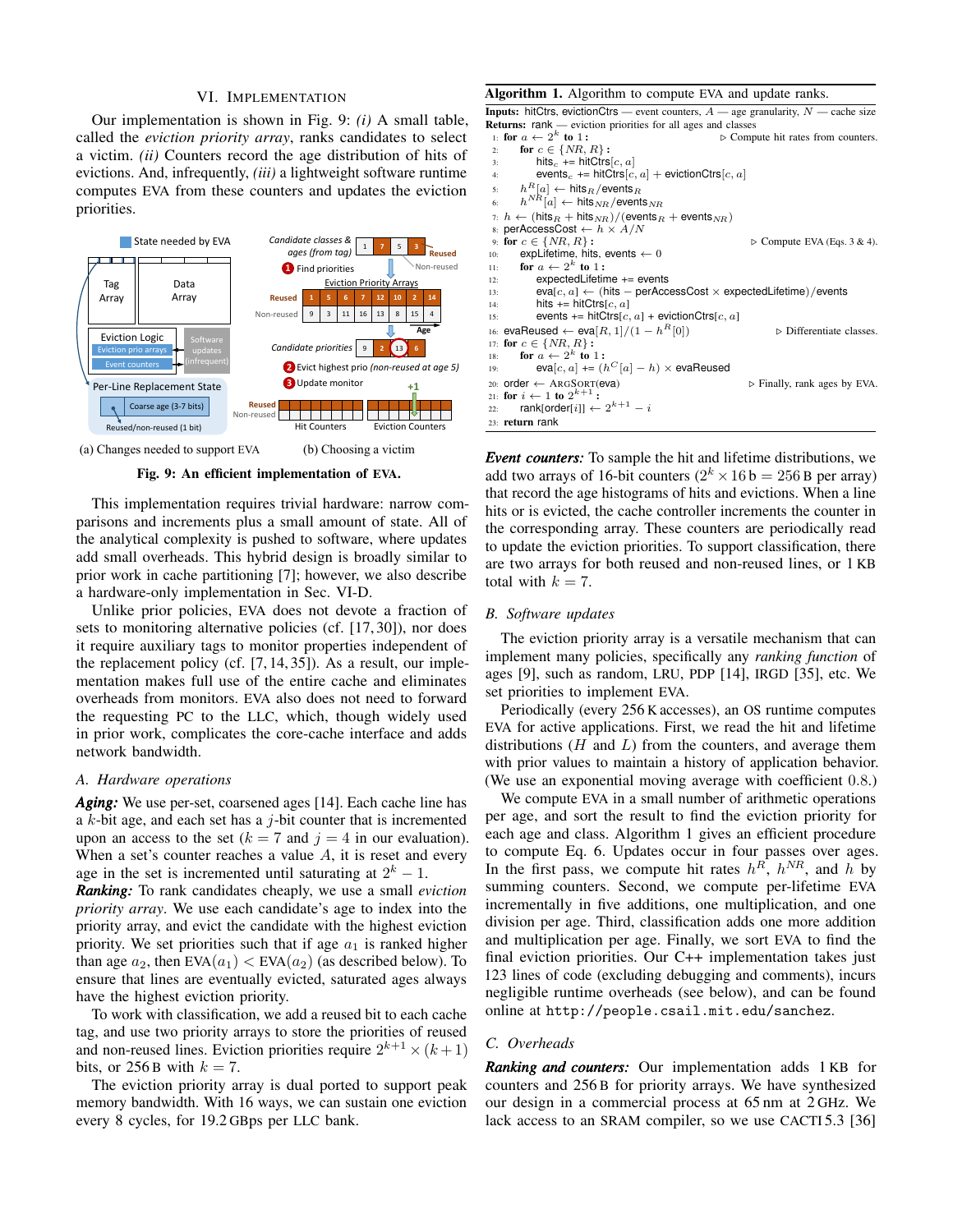<span id="page-8-2"></span>

|                                             |                 | Area            | <b>Energy</b>     |                 |  |
|---------------------------------------------|-----------------|-----------------|-------------------|-----------------|--|
|                                             | $\text{mm}^2$ ) | $(\%$ 1 MB LLC) | $(nJ / LLC$ miss) | $(\%$ 1 MB LLC) |  |
| <b>Ranking</b>                              | 0.010           | 0.05%           | 0.014             | 0.6%            |  |
| <b>Counters</b>                             | 0.025           | 0.14%           | 0.010             | 0.4%            |  |
| 8-bit Tags                                  | 0.189           | 1.07%           | 0.012             | 0.5%            |  |
| <b>H/W Updates</b><br>(Optional, Sec. VI-D) | 0.052           | 0.30%           | 380 / 128 K       | 0.1%            |  |

TABLE I: Implementation overheads at 65 nm.

for all SRAMs (using register files instead of SRAM makes the circuit  $4 \times$  larger). [Table I](#page-8-2) shows the area and energy for each component at 65 nm; absolute numbers should be scaled to reflect more recent technology nodes. We compute overhead relative to a 1 MB LLC using area from a 65 nm Intel E6750 [\[13\]](#page-11-32) and energy from CACTI. Overheads are small, totaling 0.2% area and 1.0% energy. Total leakage power is 2 mW. Even with one LLC access every 10 cycles, EVA adds just 7 mW at 65 nm, or 0.01% of the E6750's 65 W TDP [\[13\]](#page-11-32).

*Software updates:* Updates complete in a few tens of K cycles and run every 256 K LLC accesses (i.e., several M cycles). Specifically, with  $k = 7$  age bits, updates take 43 K cycles on an Intel Xeon E5-2670. Because updates are infrequent, the runtime and energy overhead is negligible: conservatively assuming that updates are on the critical path, we observe that updates take an average  $0.1\%$  of system cycles and a maximum of 0.3% on SPEC CPU2006 apps.

We consider these overheads negligible and choose  $k = 7$ , but EVA lets designers trade off overheads and performance. For example, choosing  $k = 5$  reduces software overheads by three-quarters while sacrificing little performance [\(Fig. 14\)](#page-10-0).

*Tags:* Since the new components introduced by EVA add negligible overheads, the main overhead is additional tag state. Our implementation uses 8 bits per tag (vs. 2 bits for SHiP). This is roughly 1% area overhead, 0.5% energy overhead, and 20 mW leakage power.

Our evaluation shows that EVA is competitive with prior policies when using fewer age bits. *But we use larger tags because doing so produces a more area-efficient design.* Unlike prior policies, EVA's performance steadily improves with more tag bits [\(Fig. 14\)](#page-10-0). EVA trades off larger tags for improved performance, making better use of the 99% of cache area not devoted to replacement, and thus saves area at iso-performance. *Complexity:* A common concern with analytical techniques like EVA is their perceived complexity. However, we should be careful to distinguish between conceptual complexity and implementation complexity. In hardware, EVA adds only narrow increments and comparisons; in software, EVA adds a short, low-overhead reconfiguration procedure [\(Algorithm 1\)](#page-7-2).

## <span id="page-8-1"></span>*D. Alternative hardware-only implementation*

Performing updates in software instead of hardware provides several benefits. Most importantly, software updates reduce implementation complexity, since EVA's implementation is otherwise trivial. Software updates may also be preferable to integrate EVA with other system objectives (e.g., cache partitioning [\[38\]](#page-11-33)), or on systems with dedicated OS cores (e.g., the Kalray MPPA-256 [\[12\]](#page-11-34) or Fujitsu Sparc64 XIfx [\[40\]](#page-11-35)).

However, if software updates are undesirable, we have also implemented and synthesized a custom microcontroller that performs updates in hardware. Our microcontroller computes

<span id="page-8-3"></span>

| Cores                 | Westmere-like OOO [32] at $4.2 \text{ GHz}$ ; 1 (ST) or 8 (MT) |  |  |  |
|-----------------------|----------------------------------------------------------------|--|--|--|
| L1 caches             | 32 KB, 8-way set-assoc, split D/I, 1-cycle                     |  |  |  |
| L <sub>2</sub> caches | Private, 256 KB, 8-way set-assoc, inclusive, 7-cycle           |  |  |  |
| L <sub>3</sub> cache  | Shared, 1 MB-8 MB, non-inclusive, 27-cycle; 16-way,            |  |  |  |
|                       | hashed set-assoc                                               |  |  |  |
| <b>Coherence</b>      | MESI, 64 B lines, no silent drops; seq. consistency            |  |  |  |
|                       | DDR-1333 MHz, 2 ranks/channel, $1$ (ST) or $2$ (MT)            |  |  |  |
| <b>Memory</b>         | channels                                                       |  |  |  |

TABLE II: Configuration of the simulated systems for single- (ST) and multi-threaded (MT) experiments.

EVA using a single adder and a small ROM microprogram. We use fixed-point arithmetic, requiring  $2^{k+1} \times 32$  bits to store the results plus seven 32-bit registers, or 1052 B with  $k = 7$ . We have also implemented a small FSM to compute the eviction priorities, adding  $2 \times 2^{k+1} \times (k+1)$  bits, or 512 B.

This microcontroller adds small overheads [\(Table I\)](#page-8-2)—1.5 KB of state and simple logic—and is off the critical path. It was fully implemented in Verilog by a non-expert in one week, and its complexity is low compared to microcontrollers shipping in commercial processors (e.g., Intel Turbo Boost [\[31\]](#page-11-37)). So although we believe software updates are a simpler design, EVA can be implemented entirely in hardware if desired.

# VII. EVALUATION

<span id="page-8-0"></span>We now evaluate EVA over diverse benchmark suites and configurations. We show that EVA performs consistently well across benchmarks, outperforms existing policies, closes the gap with MIN, and saves area at iso-performance.

#### *A. Methodology*

We use zsim [\[32\]](#page-11-36) to simulate systems with 1 and 8 OOO cores with parameters shown in [Table II.](#page-8-3) We simulate LLCs from 1 to 8 MB. The single-core chip runs single-threaded SPEC CPU2006 apps, while the 8-core chip runs multi-threaded apps from SPEC OMP2012. Our results hold across different LLC sizes, benchmarks (e.g., PBBS [\[34\]](#page-11-38)), and with a stream prefetcher validated against real Westmere systems [\[32\]](#page-11-36).

*Policies:* We evaluate *how well policies use information* by comparing against random and MIN; these policies represent the extremes of no information and perfect information, respectively. We further compare EVA with LRU, RRIP variants (DRRIP and SHiP), and PDP, which are implemented as proposed. We sweep configurations for each policy and select the one that is most area-efficient at iso-performance. DRRIP uses  $M = 2$  bits per tag and  $\epsilon = 1/32$  [\[17\]](#page-11-8). SHiP uses  $M = 2$  bits and PC signatures with idealized, large history counter tables [\[39\]](#page-11-14). DRRIP is only presented in text because it performs similarly to SHiP, but occasionally slightly worse. These policies' performance degrades with larger M [\(Fig. 14\)](#page-10-0). PDP uses an idealized implementation with large timestamps. *Area:* Except where clearly noted, our evaluation compares policies' performance against their *total cache area at 65 nm*, including all replacement overheads. We evaluate performance and area because the power overheads from replacement are negligible—e.g., EVA's are 0.01% of TDP (Sec. [VI-C\)](#page-7-3). Area and performance are thus the main design constraints.

For each LLC size, we use CACTI to model data and tag area. We use 45 tag bits for address and coherence state. We add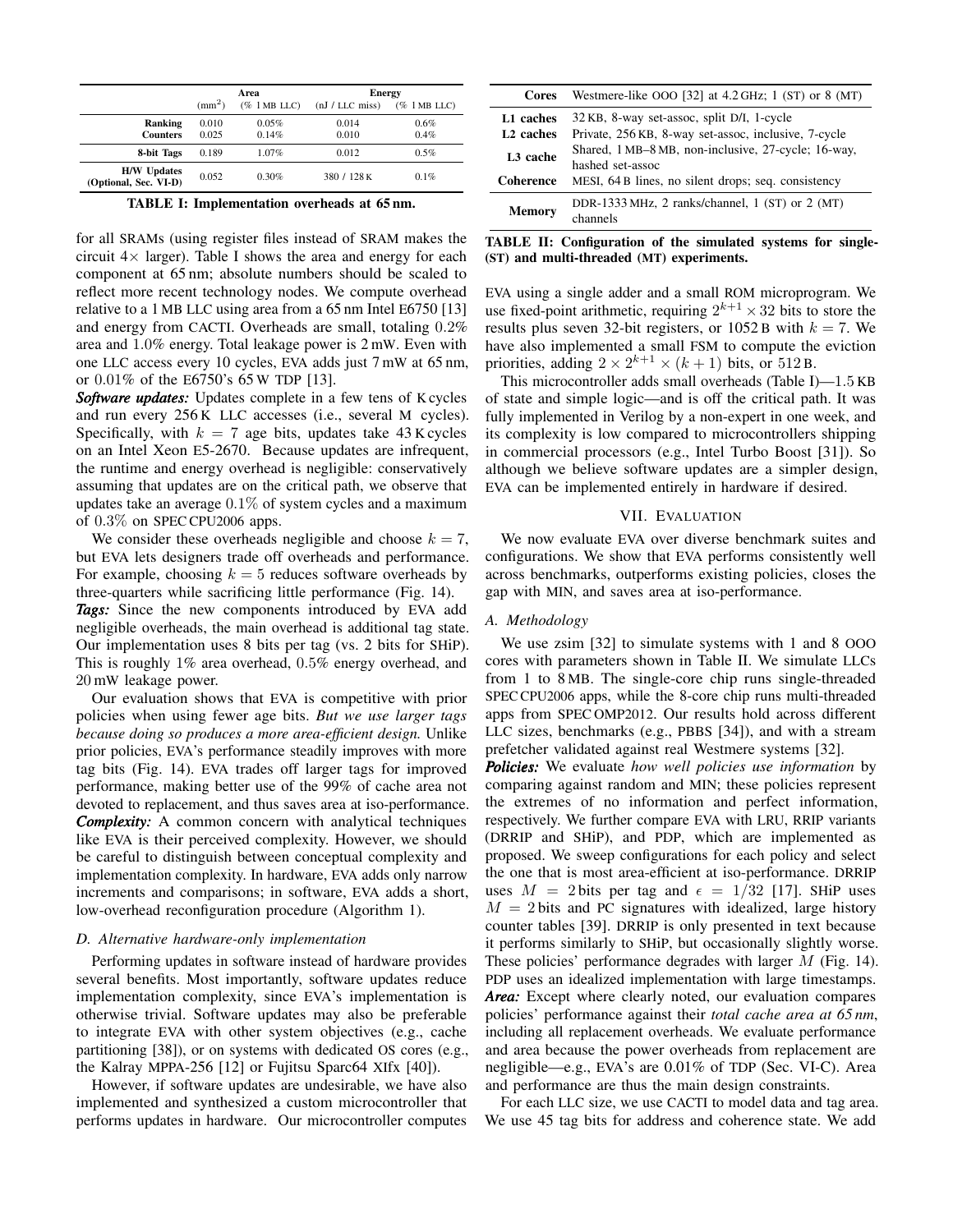<span id="page-9-0"></span>

Fig. 10: Misses per thousand instructions (MPKI) vs. total cache area across sizes (1 MB–8 MB) for MIN, random, LRU, SHiP, PDP, and EVA on selected memory-intensive SPEC CPU2006 benchmarks. (Lower is better.)

replacement tag bits and other overheads taken from prior work. Whenever unclear, we use favorable numbers for other policies: DRRIP and SHiP add 2 bits/tag, and SHiP adds 1.875 KB for tables  $(0.1 \text{ mm}^2)$ . PDP adds 3 bits/tag and  $10 \text{ K}$  NAND gates  $(0.02 \text{ mm}^2)$ . LRU uses 8 bits/tag. Random adds no overhead. Since MIN is our upper bound, we also grant it zero overhead. Finally, EVA adds 8 bits/tag and  $0.04 \text{ mm}^2$  [\(Sec. VI\)](#page-7-0).

*Workloads:* We execute SPEC CPU2006 apps for 10 B instructions after fast-forwarding 10 B instructions. Since IPC is not a valid measure of work in multi-threaded workloads [\[3\]](#page-11-39), we instrument SPEC OMP2012 apps with heartbeats that denote application-level work. Each completes a region of interest (ROI) with heartbeats equal to those completed in 1 B cycles with an 8 MB, LRU LLC (excluding initialization).

*Metrics:* We report misses per thousand instructions (MPKI) and end-to-end performance; for multi-threaded apps, we report MPKI by normalizing misses by the instructions executed on an 8 MB, LRU LLC. *EVA's performance results include the time spent in software updates, which is negligible [\(Sec. VI-C\)](#page-7-3).*

## *B. Single-threaded results*

[Fig. 10](#page-9-0) plots MPKI vs. cache area for ten representative, memory-intensive SPEC CPU2006 apps. Each point on each curve represents increasing LLC sizes from 1 to 8 MB. First note that the total cache area at the same LLC size (i.e., points along  $x$ -axis) is hard to distinguish across policies. This is because replacement overheads are small—less than 2% of total cache area.

In most cases, MIN outperforms all practical policies by a large margin. Excluding MIN, some apps are insensitive to replacement policy. On others, random replacement and LRU perform similarly; e.g., mcf and libquantum. In fact, random often outperforms LRU.

*EVA performs consistently well:* SHiP and PDP improve performance by correcting LRU's flaws on particular access patterns. Both perform well on libquantum (a scanning benchmark), sphinx3, and xalancbmk. However, their performance varies

considerably across apps. For example, SHiP performs particularly well on perlbench, mcf, and cactusADM. PDP performs particularly well on GemsFDTD and lbm, where SHiP exhibits pathologies and performs similar to random replacement.

EVA matches or outperforms SHiP and PDP on most apps and cache sizes. This is because EVA generally maximizes upon available information, so the right replacement strategies naturally emerge where appropriate. As a result, EVA successfully captures the benefits of SHiP and PDP within a common framework, and sometimes outperforms both. Since EVA performs consistently well, and SHiP and PDP do not, EVA achieves the lowest MPKI of all policies on average.

The cases where EVA performs slightly worse arise for two reasons. First, in some cases (e.g., mcf at 1 MB), the access pattern changes significantly between policy updates. EVA can take several updates to adapt to the new pattern, during which performance suffers. But in most cases the access pattern changes slowly, and EVA performs well. Second, our implementation coarsens ages, which can cause small performance variability for some apps (e.g., libquantum).

*EVA edges closer to optimal replacement:* [Fig. 11](#page-10-1) compares the practical policies against MIN, showing the average MPKI gap over MIN across the most memory-intensive SPEC CPU2006 apps[2](#page-9-1)—i.e., each policy's MPKI minus MIN's at equal area. One would expect a practical policy to fall somewhere between random replacement (no information) and MIN (perfect information). But LRU actually performs *worse than random* at many sizes because private caches strip out most temporal locality before it reaches the LLC, leaving scanning patterns that are pathological in LRU. In contrast, both SHiP and PDP significantly outperform random replacement. Finally, EVA performs best. On average, EVA closes 57% of the random-MIN MPKI gap. In comparison, DRRIP (not shown) closes 41%, SHiP 47%, PDP 42%, and LRU –9%.

<span id="page-9-1"></span><sup>2</sup>All with  $\geq$ 3 L2 MPKI; [Fig. 10](#page-9-0) plus bzip2, gcc, milc, gromacs, leslie3d, gobmk, soplex, calculix, omnetpp, and astar.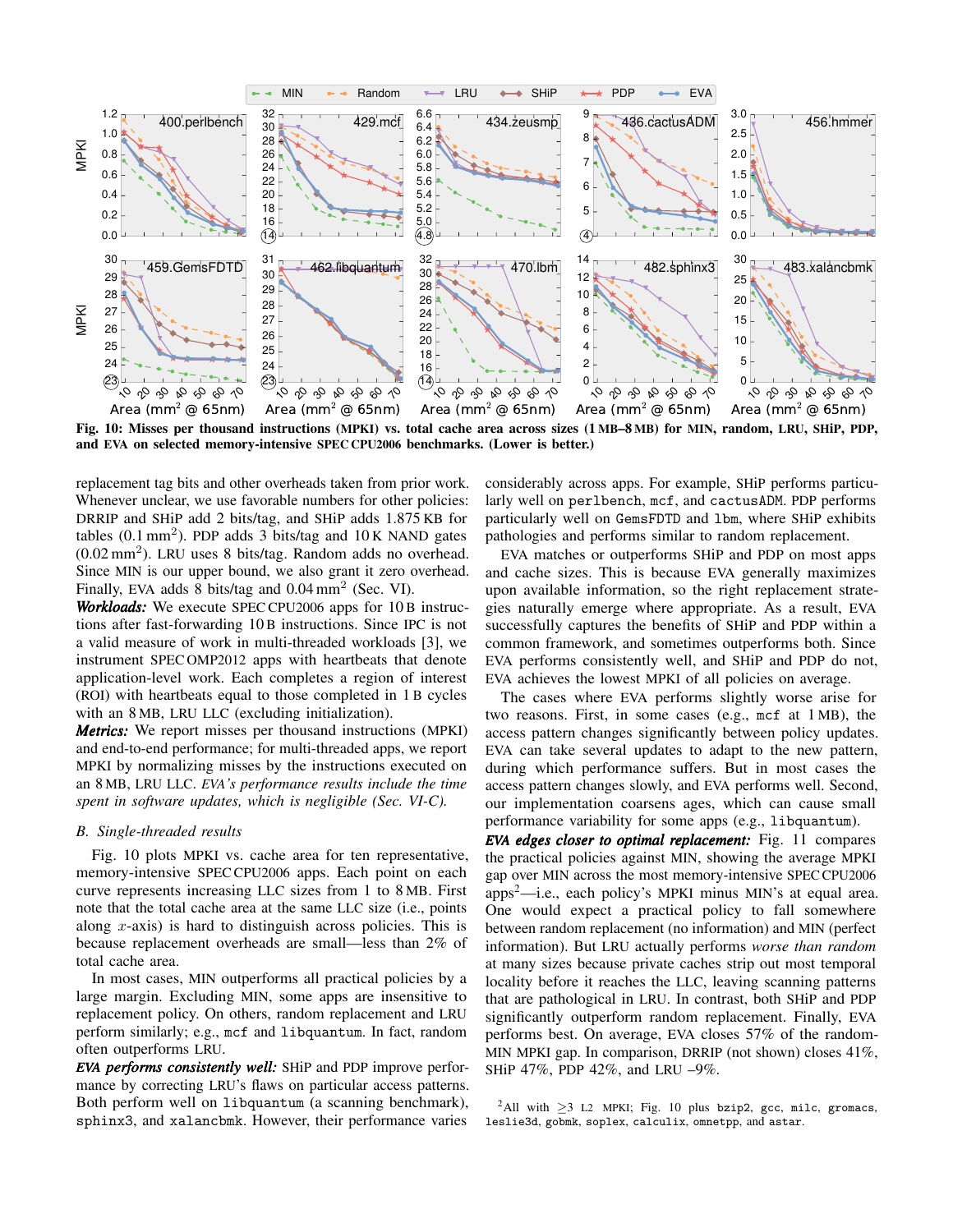<span id="page-10-1"></span>

Fig. 11: MPKI above MIN for MPKI equal to random at different each policy on SPEC CPU2006. LLC sizes.

*EVA saves cache space:* Because EVA improves performance, it needs less cache space than other policies to achieve a given level of performance. [Fig. 12](#page-10-1) shows the *iso-MPKI total cache area* of each policy, i.e., the area required to match random replacement's average MPKI for different LLC sizes (lower is better). For example, a  $21.5 \text{ mm}^2$  EVA cache achieves the same MPKI as a 4 MB cache using random replacement, whereas SHiP needs  $23.6 \text{ mm}^2$  to match this performance.

EVA is the most area efficient over the full range. On average, EVA saves 8% total cache area over SHiP, the best practical alternative. However, note that MIN saves 35% over EVA, so there is still room for improvement, though some performance gap is unavoidable due to the costs of uncertainty (Sec. [IV-B\)](#page-3-5). *EVA achieves the best end-to-end performance:* [Fig. 13](#page-10-1) shows the IPC speedups over random replacement at  $35 \text{ mm}^2$ , the area of a 4 MB LLC with random replacement. Only benchmarks that are sensitive to replacement are shown, i.e., benchmarks

EVA achieves consistently good speedups across apps, whereas prior policies do not. SHiP performs poorly on xalancbmk, sphinx3, and lbm, and PDP performs poorly on mcf and cactusADM. Consequently, EVA achieves the best speedup overall. Gmean speedups on sensitive apps (those shown) are for EVA 8.5%, DRRIP (not shown) 6.7%, SHiP 6.8%, PDP 4.5%, and LRU –2.3%.

whose IPC changes by at least 1% under some policy.

*EVA makes good use of additional state:* [Fig. 14](#page-10-0) sweeps the number of tag bits for different policies and plots their average MPKI at 4 MB. (This experiment is not iso-area.) The figure shows the best configuration on the right; EVA and PDP use idealized, large timestamps. Prior policies achieve peak performance with 2 or 3 bits, after which their performance flattens or even degrades.

Unlike prior policies, EVA's performance improves steadily

<span id="page-10-0"></span>

Fig. 14: Avg MPKI for different policies at 4 MB vs. tag overheads (lower is better).



LLC. (Only apps with  $>1\%$  difference shown.)

with more state, and its peak performance exceeds prior policies by a good margin. With 2 bits, EVA performs better than PDP, similar to DRRIP, and slightly worse than SHiP. Comparing the best configurations, *EVA's improvement over SHiP is 1.8*× *greater than SHiP's improvement over DRRIP*. EVA with 8 b tags performs as well as an idealized implementation, yet still adds small overheads. These overheads more than pay for themselves, saving area at iso-performance [\(Fig. 12\)](#page-10-1).

With very few age bits, no single choice of age granularity A works well for all applications. To make EVA perform well with few bits, software adapts the age granularity using a simple heuristic: if more than 10% of hits and evictions occur at the maximum age, then increase  $A$  by one; otherwise, if less than 10% of hits occur in the second half of ages, then decrease A by one. We find this heuristic rapidly converges to the right age granularity across all evaluated applications. Only [Fig. 14](#page-10-0) uses this heuristic, and *it is disabled for all other results.* Since EVA is most area-efficient with larger tags, the design we advocate (8 b tags) does not employ this heuristic.

## *C. Multi-threaded results*

[Fig. 15](#page-10-2) extends our evaluation to multi-threaded apps from SPEC OMP2012. Working set sizes vary considerably, so we consider LLCs from 1 to 32 MB, with area shown in log scale

<span id="page-10-2"></span>

Fig. 15: MPKI vs. total cache area across sizes (1 MB, 2 MB, 4 MB, 8 MB, 16 MB, and 32 MB) for different policies on selected SPEC OMP2012 apps. (Lower is better.)